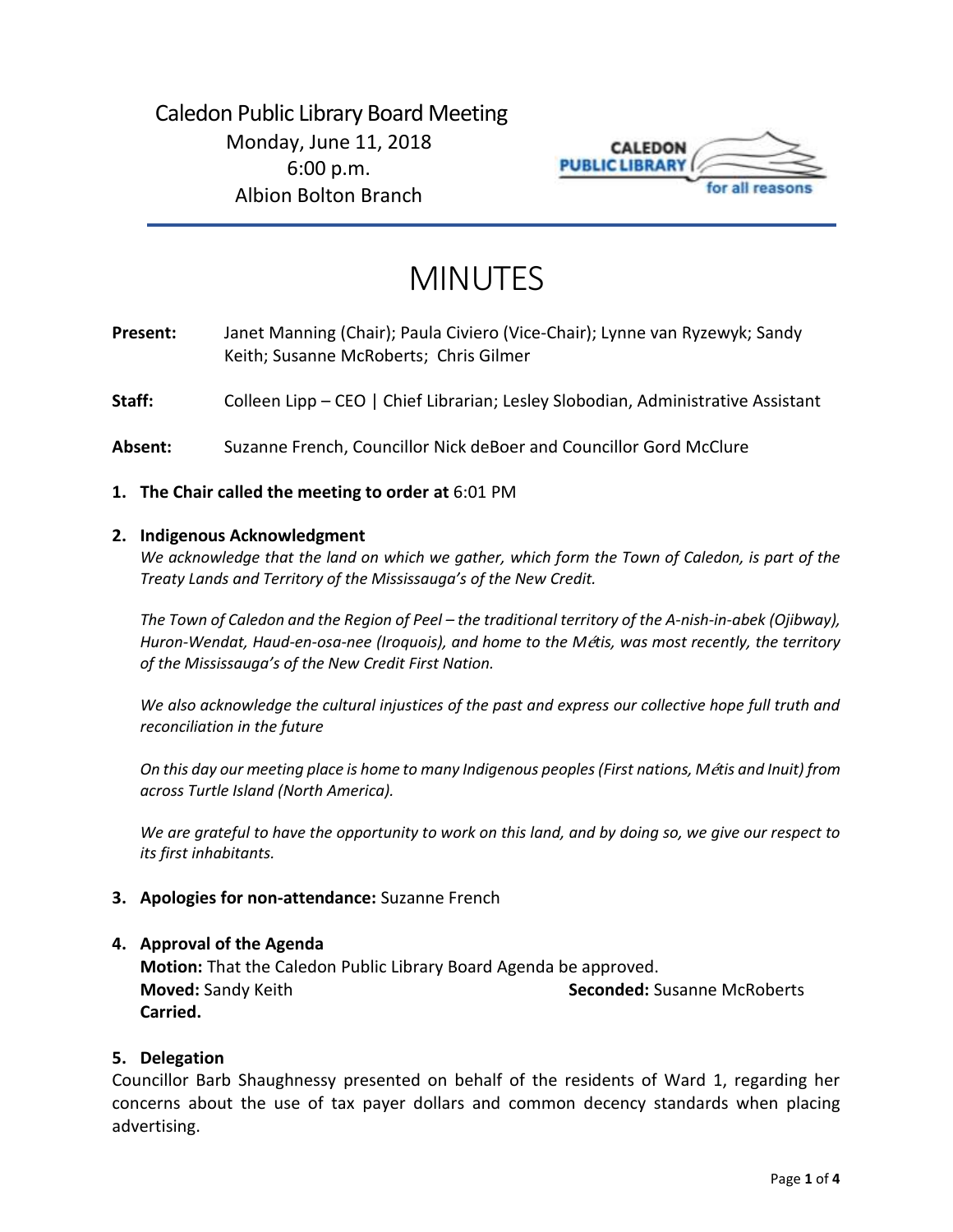**Motion:** That the Caledon Public Library Board receive the delegation. **Moved:** Sandy Keith **Seconded:** Paula Civiero **Carried.** 

A fulsome discussion of the issues raised during the delegation was had by the Board. The Board voiced no concerns regarding the Library's current advertising practices and determined that no further motion was required.

# **6. Disclosure of pecuniary interest:** None

# **7. Consent Agenda**

- **a. Minutes of the May 14, 2018 meeting**
- **b. CEO/Chief Librarian's Report**
- **c. Strategic Actions Update**
- **d. Correspondence**
	- **i. Kevin Finnerty – Exploring the Feasibility of an Upgrade to Library Broadband Service, May 7, 2018**

**Motion:** That the Caledon Public Library Board approve the Consent Agenda. **Moved:** Sandy Keith **Seconded:** Chris Gilmer **Carried.** 

**8. Business arising from the minutes:** None

# **9. Staff Reports**

# **a. Treasurer's Report and Financial Statements**

**Motion:** That the Caledon Public Library Board receive and approve the Treasurer's Report and related financials.

**Carried.** 

**Moved:** Sandy Keith **Seconded:** Paula Civiero

# **b. Collection Development Policy Report**

**Motion:** That the Caledon Public Library Board approve and adopt the revised Collection Development Policy Report.

**Moved:** Susanne McRoberts **Seconded:** Lynne van Ryzewyk **Carried.** 

# **c. Programming Policy Report**

**Motion:** That the Caledon Public Library Board approve and adopt the drafted Programming Policy as amended.

 **Moved:** Susanne McRoberts **Seconded:** Chris Gilmer **Carried.**

# **d. Memo to Council regarding the Wireless Hotspot Lending Program**

**Motion:** That the Caledon Public Library Board receive and approve the drafted memo to Town Council highlighting the initial response to our Hotspot lending program.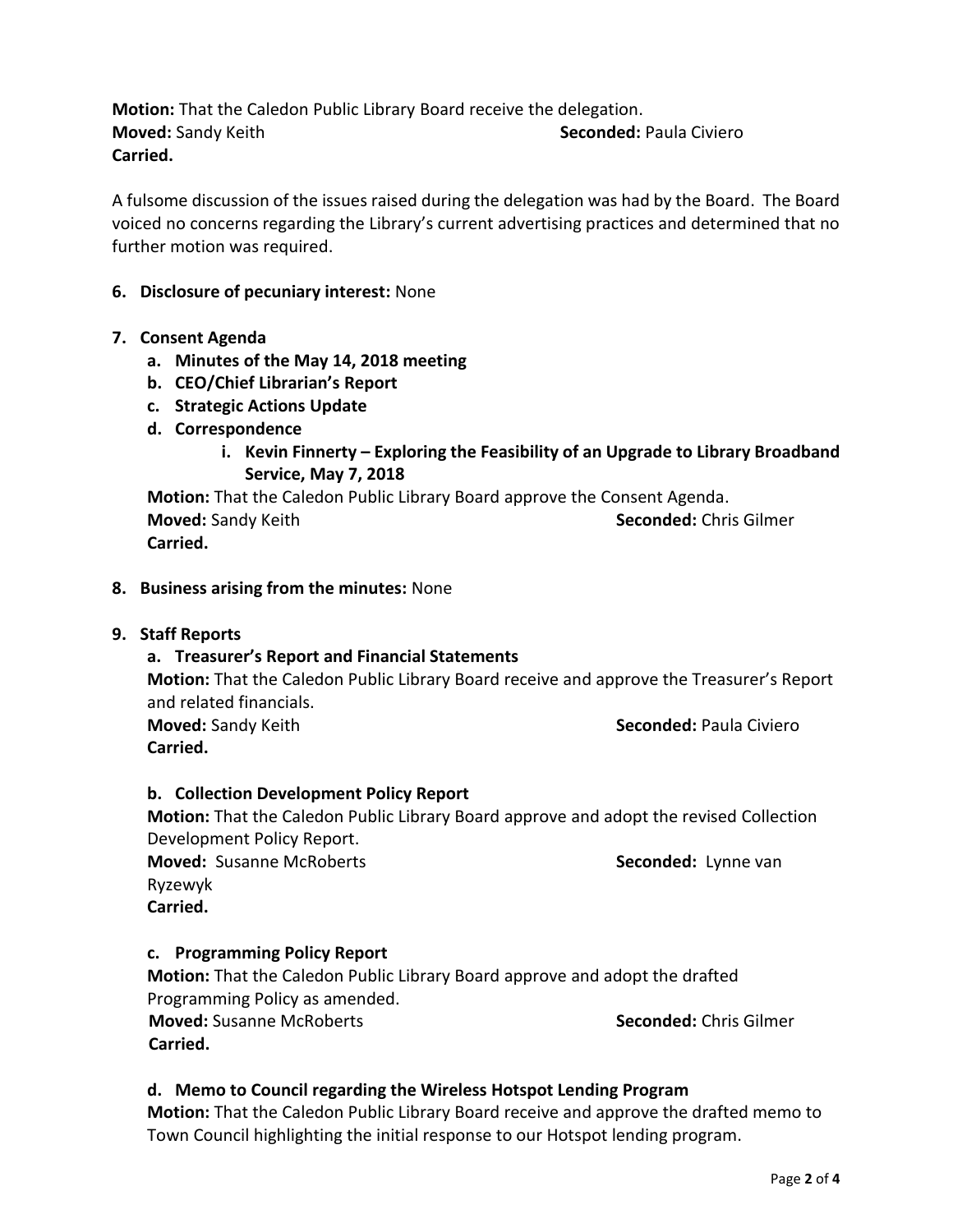**Carried.**

# **e. Recommendation for Improved Transparency**

**Motion:** That the Caledon Public Library Board approve the recommendation for improved transparency and direct the CEO/Chief Librarian to publically share the full meeting package on the Library's website, with the exception of closed session materials, as of January 21, 2018 and in advance of each regularly scheduled meeting of the Library Board. **Moved:** Paula Civiero **Seconded:** Chris Gilmer **Carried.** 

# **10. Board and Committee Reports:**

- **a. Closed Session** 
	- **i. Confidential Report re: Personal matters about an identifiable individual – CEO/Chief Librarian Annual Performance Appraisal Motion:** That the Caledon Public Library Board move into closed session for the purpose of discussing the CEO/Chief Librarians Annual Performance Appraisal **Moved:** Chris Gilmer **Seconded:** Sandy Keith **Carried.**

**Motion:** That the Caledon Public Library Board move out of closed session. **Moved:** Sandy Keith **Seconded:** Chris Gilmer **Carried.** 

**Motion:** That the Caledon Public Library Board receive and approve the CEO/Chief Librarian's Annual Performance Appraisal. **Moved:** Chris Gilmer **Seconded:** Lynne van Ryzewyk **Carried.** 

# **b. CEO/Chief Librarian Goals 2018-19**

**Motion:** That the Caledon Public Library Board received and approved the CEO/Chief Librarian Goals for 2018-19. **Moved:** Susanne McRoberts **Seconded:** Paula Civiero **Carried.** 

#### **11. New Business:** None

#### **12. Board Work Plan Review**

The Caledon Public Library Board reviewed the Board Work Plan.

#### **13. Board Advocacy and Development**

# **a. Upcoming Events and Opportunities**

- i. CPL 150 Celebrations, Caledon Day, Saturday, June 16, 2 PM
- ii. Let's Talk Bellevue Square One Book One Caledon, Thursday, June 21, Albion Bolton Branch, 7 PM